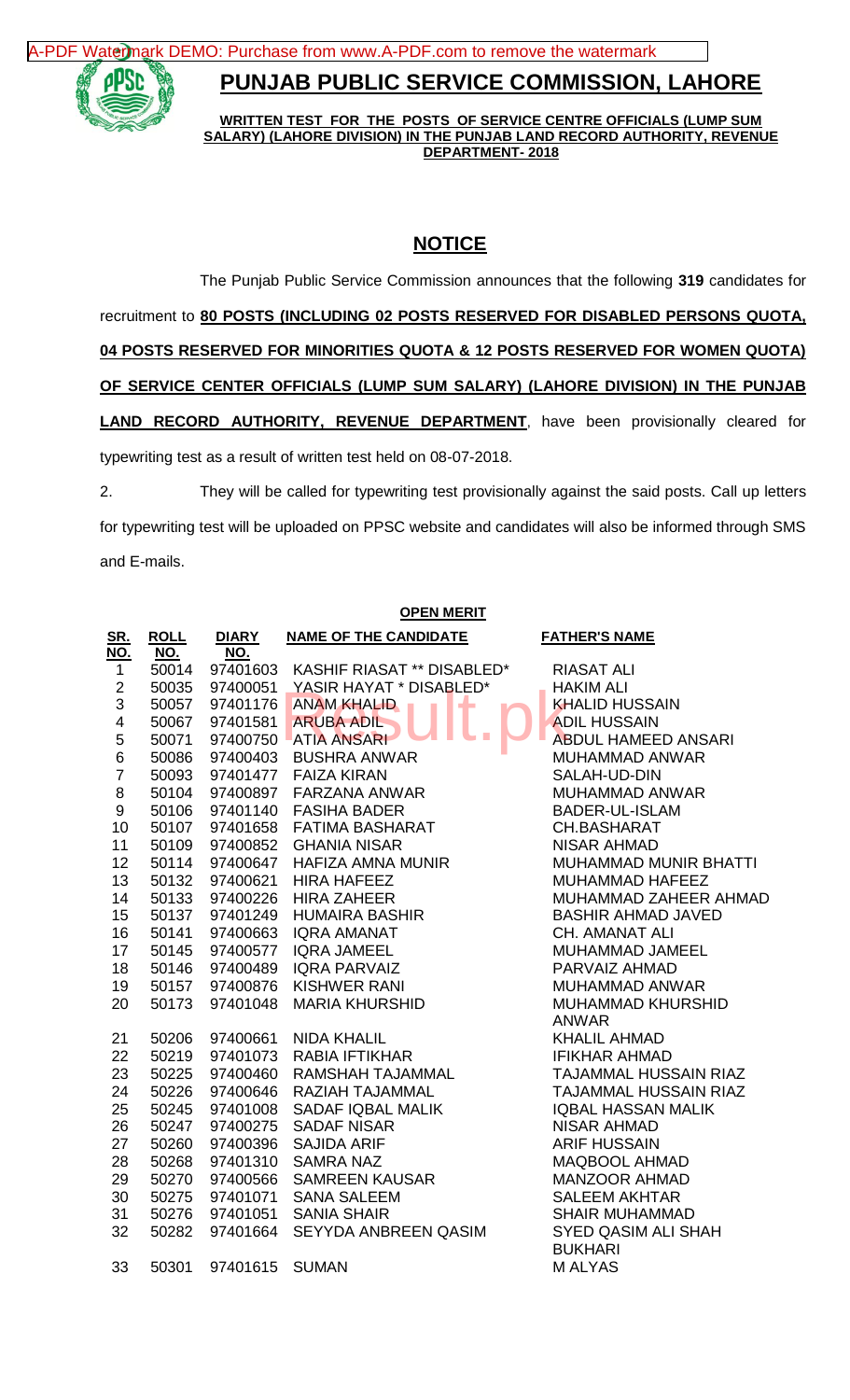| 34 | 50302 | 97401628          | SUMBAL MEHMOOD                | MEHMOOD N/          |
|----|-------|-------------------|-------------------------------|---------------------|
| 35 | 50303 | 97400516          | SYEDA JAWARIA BATOOL          | <b>SYED DILSHA</b>  |
| 36 | 50318 | 97400354          | <b>UZMA RIAZ</b>              | <b>MUHAMMAD F</b>   |
| 37 | 50322 | 97401651          | WASHMA RATHORE                | <b>MURAD DIN R</b>  |
| 38 | 50324 | 97401101          | <b>ZEIL E HUMA</b>            | <b>SYED TAJAMA</b>  |
| 39 | 50327 | 97400368          | <b>AAMER ALI</b>              | <b>AMANAT ALI</b>   |
| 40 | 50329 | 97400482          | <b>AAMIR ILYAS</b>            | <b>MUHAMMAD I</b>   |
| 41 | 50345 | 97400486          | ABDUL RASHEED                 | <b>HYDAT ALI</b>    |
| 42 | 50350 |                   | 97401075 ABDUL RAZZAQ         | <b>AKBAR ALI</b>    |
| 43 | 50360 | 97400535          | ABDULQADIR                    | <b>UMER FAROC</b>   |
| 44 | 50363 | 97400656          | ABID ALI                      | MUHAMMAD A          |
| 45 | 50364 |                   | 97400650 ABID HUSSAIN         | <b>AMJAD IQBAL</b>  |
| 46 | 50374 |                   | 97400402 ABUBAKAR MINHAS      | <b>AZIZ UR REHN</b> |
| 47 | 50385 | 97400406          | <b>ADIL KHURSHEED</b>         | KHURSHEED.          |
| 48 | 50388 | 97401049          | ADNAN AHMAD KHAN              | <b>FAQIR MUHAN</b>  |
| 49 | 50393 | 97400864          | <b>ADNAN HAFEEZ</b>           | <b>MUHAMMAD I</b>   |
| 50 | 50397 | 97401605          | <b>AFNAN IDREES</b>           | <b>MUHAMMAD I</b>   |
| 51 | 50403 | 97400730          | AGHA MUHAMMAD UMAIR           | <b>AGHA MUHAN</b>   |
|    |       |                   |                               | <b>KHAN</b>         |
| 52 | 50404 | 97400290          | AGHA MUHAMMAD UMAIR KHAN      | <b>AGHA MUHAN</b>   |
| 53 | 50413 | 97400976          | AHSAN ALI                     | <b>MUHAMMAD N</b>   |
| 54 | 50421 |                   | 97400567 ALI ABDURRASHID      | <b>ABDURRASHI</b>   |
| 55 | 50424 | 97400315          | <b>ALI AHMAD</b>              | <b>MUHAMMAD</b>     |
| 56 | 50429 | 97400478          | <b>ALI ASAD</b>               | <b>SAFDAR ALI</b>   |
| 57 | 50435 |                   | 97400316 ALI MUJTABA          | <b>SHUJAAT HUS</b>  |
| 58 | 50438 |                   | 97400228 ALI NASIR            | <b>NASIR AZIZ</b>   |
| 59 | 50439 | 97400363          | ALI NAWAZ                     | <b>MUHAMMAD I</b>   |
|    |       |                   |                               | <b>BHATTI</b>       |
| 60 | 50441 |                   | 97400933 ALI RAZA             | <b>ABDUL HAKIN</b>  |
| 61 | 50449 |                   | 97400012 ALI SHAHRUKH         | <b>SHEIKH REHN</b>  |
| 62 | 50455 | 97400931          | <b>ALTAF HUSSAIN</b>          | <b>GHIAS UD DIN</b> |
| 63 | 50457 |                   | 97401366 AMER KHALIL          | <b>KHALIL AHME</b>  |
| 64 | 50459 | 97400920          | AMIR ALI                      | <b>MUHAMMAD I</b>   |
| 65 | 50463 |                   | 97400439 AMIR BILAL           | MUHAMMAD /          |
| 66 | 50464 | 97401597          | <b>AMIR KHURSHID</b>          | <b>KHURSHID AF</b>  |
| 67 |       |                   | 50466 97401718 AMIR RAFIQ     | <b>MUHAMMAD F</b>   |
| 68 |       |                   | 50475 97400180 ANJUM ALI      | <b>AKHTAR HUS:</b>  |
| 69 | 50483 |                   | 97401374 ARMOGHAN             | <b>MUHAMMADS</b>    |
| 70 | 50484 |                   | 97401006 ARSHAD ALI           | MUHAMMAD /          |
| 71 | 50486 |                   | 97400270 ARSHAD ALI           | MUHAMMAD /          |
| 72 | 50500 |                   | 97400530 ASAD HUSSAIN         | <b>MUHAMMAD H</b>   |
| 73 | 50505 |                   | 97401423 ASAD SHABBIR         | <b>SHABBIR AHM</b>  |
| 74 | 50506 |                   | 97401192 ASADULLAH            | <b>ABDUL AZIZ</b>   |
| 75 | 50508 |                   | 97400456 ASGHER ALI KHAN      | <b>ARSHAD PER</b>   |
| 76 | 50515 | 97400141 ASIF ALI |                               | MUHAMMAD /          |
| 77 | 50520 |                   | 97401191 ASIF SHOUKAT         | <b>SHOUKAT ALI</b>  |
| 78 | 50523 |                   | 97400832 ASIM RAZA            | <b>MUHAMMAD H</b>   |
| 79 | 50537 | 97400619          | AWAIS MUNAWAR                 | <b>MUNAWAR HU</b>   |
| 80 | 50548 | 97400063          | <b>BABAR ALI</b>              | <b>TAJ DIN</b>      |
| 81 | 50554 |                   | 97401025 BADER BASHIR         | <b>BASHIR AHMA</b>  |
| 82 | 50563 |                   | 97400841 BILAL IQBAL          | <b>MOHAMMAD I</b>   |
| 83 | 50576 |                   | 97400955 DAWOOD AHMED         | <b>HAFIZ ABDUL</b>  |
| 84 | 50579 |                   | 97401325 EHSAN ELAHI          | <b>MUHAMMAD</b>     |
| 85 | 50582 |                   | 97400631 FAHAD ASIF           | MUHAMMAD A          |
| 86 | 50583 |                   | 97401662 FAHAD MEHMOOD PRACHA | <b>ASLAM PRACI</b>  |
| 87 | 50585 |                   | 97400869 FAHID ADREES         | MUHAMMAD A          |
| 88 | 50590 |                   | 97400736 FAISAL NADEEM        | <b>SARWAR ALI</b>   |
| 89 | 50593 |                   | 97401147 FAISAL YAQOOB RANA   | <b>RANA MUHAN</b>   |
| 90 | 50594 |                   | 97400500 FAIZ FARID           | <b>BASHIR AHMA</b>  |
| 91 |       |                   | 50598 97400037 FAIZAN RAFAQAT | RAFAQAT ALI         |
|    |       |                   |                               |                     |

**MEHMOOD NAZIR SYED DILSHAD HUSSAIN** MUHAMMAD RIAZ MURAD DIN RATHORE SYED TAJAMAL HUSSAIN **AMANAT ALI** MUHAMMAD ILYAS HYDAT ALI AKBAR ALI UMER FAROOQ MUHAMMAD ANWAR AMJAD IQBAL AZIZ UR REHMAN KHURSHEED AHMAD **FAQIR MUHAMMAD KHAN** MUHAMMAD HAFEEZ MUHAMMAD IDREES AGHA MUHAMMAD SALEEM KHAN 52 5040 AGHA MUHAMMAD TAHIR JALIB MUHAMMAD NAWAZ ABDURRASHID MUHAMMAD YOUNAS **SAFDAR ALI** SHUJAAT HUSSAIN **NASIR AZIZ** MUHAMMAD HAWAZ RAJPOOT **BHATTI ABDUL HAKIM** SHEIKH REHMAT ALI **GHIAS UD DIN KHALIL AHMED** MUHAMMAD IRSHAD MUHAMMAD ASHRAF KHURSHID AHMAD MUHAMMAD RAFIQ **AKHTAR HUSSAIN** MUHAMMAD SIDIQUE ABID MUHAMMAD ALI MUHAMMAD AFZAL MUHAMMAD HUSSAIN SHABBIR AHMED CHAUDHARY ABDUL AZIZ ARSHAD PERVAIZ KHAN MUHAMMAD ASHIQ SHOUKAT ALI MUHAMMAD HUSSAIN MUNAWAR HUSSAIN TAJ DIN BASHIR AHMAD MOHAMMAD IQBAL HAFIZ ABDUL REHMAN MUHAMMAD YAQOOB **MUHAMMAD ASIF CH** ASLAM PRACHA **MUHAMMAD ADREES** SARWAR ALI NADEEM RANA MUHAMMAD YAQOOB BASHIR AHMAD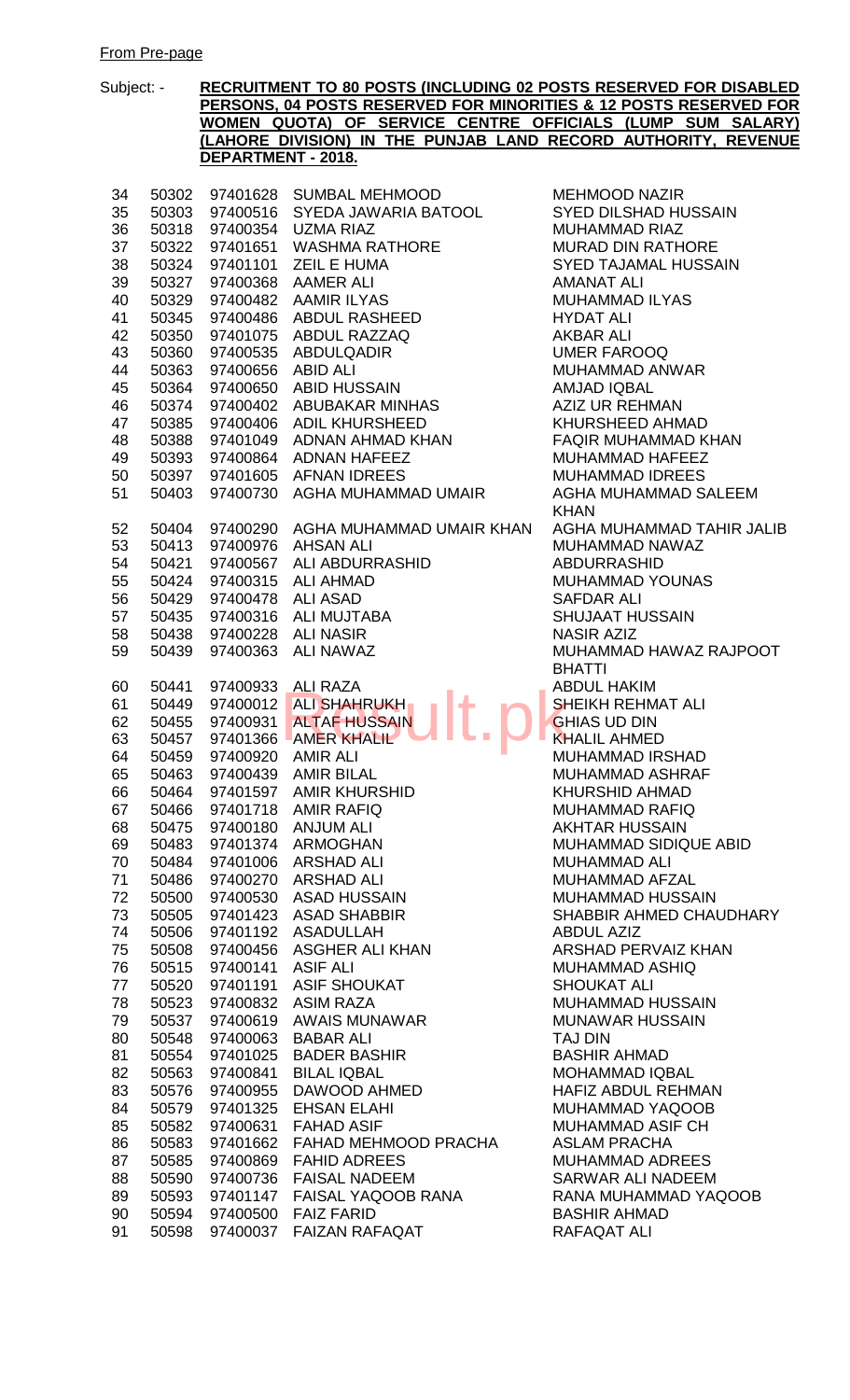| 92  | 50602 | 97400190 | FARAN AFZAL                   | Μl        |
|-----|-------|----------|-------------------------------|-----------|
| 93  | 50615 | 97401228 | <b>FATEH NASEEB</b>           | R/        |
| 94  | 50620 | 97400132 | <b>FURQAN SAEED</b>           | SA        |
| 95  | 50628 | 97401464 | <b>GULFAM ALI RAZA</b>        | M/        |
| 96  | 50644 | 97401483 | <b>HAFIZ HAMAD AMEER</b>      | A٨        |
| 97  | 50648 | 97400432 | HAFIZ MUHAMMAD AMIR SAJJAD    | M         |
| 98  | 50649 | 97401195 | <b>HAFIZ MUHAMMAD ASIF</b>    | Sl        |
| 99  | 50654 | 97401672 | HAFIZ MUHAMMAD ISHFAQ         | HA        |
| 100 | 50656 | 97400633 | <b>HAFIZ MUHAMMAD QAISER</b>  | AE        |
| 101 | 50658 | 97401234 | HAFIZ MUHAMMAD RASHID ALI     | M         |
| 102 | 50662 | 97400870 | HAFIZ MUHAMMAD ZAHID          | Μl        |
|     |       |          | <b>AKRAM</b>                  |           |
| 103 | 50667 | 97401154 | HAFIZ TANVEER SATTARR         | AE        |
| 104 | 50670 | 97400867 | HAFIZ ZAIN UL ABIDEN          | M         |
| 105 | 50680 | 97400487 | <b>HAMID MEHMOOD</b>          | M         |
| 106 | 50689 | 97401361 | <b>HAMZA LATIF</b>            | M         |
| 107 | 50691 | 97400031 | <b>HAMZA NOMAN</b>            | SF        |
| 108 | 50694 | 97401576 | <b>HARIS KHALIL</b>           | Kŀ        |
| 109 | 50695 | 97400408 | <b>HAROON RASOOL BUTTER</b>   | AE        |
| 110 | 50696 | 97400382 | HAROON UL RASHEED             | AE        |
| 111 | 50697 | 97400692 | HAROON-UR-RASHID              | AE        |
| 112 | 50704 | 97401087 | <b>HASSAN AAMER</b>           | AA        |
| 113 | 50709 | 97401227 | <b>HUMZA AMJAD</b>            | M         |
|     |       |          | <b>HUSSAIN NIZZAMI</b>        | AE        |
| 114 | 50711 | 97400673 | <b>IFTIKHAR HUSSAIN</b>       |           |
| 115 | 50716 | 97400811 |                               | Gŀ        |
| 116 | 50718 | 97400851 | <b>IHSAN UL HAQ</b>           | Gŀ        |
| 117 | 50727 | 97400071 | <b>IMRAN FAZAL</b>            | FA        |
| 118 | 50733 | 97400782 | <b>INAM ULLAH</b>             | AZ        |
| 119 | 50755 | 97401296 | <b>JUNAID HASSAN</b>          | M         |
| 120 | 50758 | 97400282 | <b>KAMRAN BABAR</b>           | M         |
| 121 | 50771 | 97400597 | <b>KHALID UMER</b>            | M         |
| 122 | 50773 | 97401130 | <b>KHALIL AHMAD</b>           | FA        |
| 123 | 50774 | 97400214 | KHAWAJA MUHAMMAD AWAIS        | Kŀ        |
|     |       |          | <b>OMER</b>                   | M         |
| 124 | 50775 | 97400122 | KHAWAJA MUHAMMAD JUNAID       | M         |
| 125 | 50777 | 97400505 | <b>KHAWAR HASSAN RANA</b>     | R۶        |
| 126 | 50778 | 97401376 | <b>KHAWAR HUSSAIN</b>         | AE        |
| 127 | 50780 | 97400696 | <b>KHAWAR HUSSAIN</b>         | M         |
| 128 | 50784 | 97400302 | <b>LIAQAT ALI</b>             | H/        |
| 129 | 50799 | 97400754 | <b>MANSOOR NASIR</b>          | AE        |
| 130 | 50803 | 97400598 | <b>MAZHAR IQBAL</b>           | M         |
| 131 | 50808 | 97401037 | <b>MIAN RAYBAL AKHTAR</b>     | Ak        |
| 132 | 50824 | 97400443 | <b>MOHSIN JAVAID</b>          | JA        |
| 133 | 50827 | 97401362 | <b>MOHSIN QURBAN</b>          | SY        |
| 134 | 50829 | 97400844 | <b>MOIN AKHTAR</b>            | FA        |
| 135 | 50840 | 97400466 | <b>MUBASHAR HIYAT</b>         | UN        |
| 136 | 50844 | 97401163 | <b>MUBASSHIR SHAUKET</b>      | H/        |
| 137 | 50846 | 97401061 | <b>MUDASAR HUSSAIN</b>        | AE        |
| 138 | 50848 | 97400032 | <b>MUDASSER ANIS SADDIQUE</b> | M         |
| 139 | 50850 | 97401067 | <b>MUDDASAR AHMED</b>         | <b>SC</b> |
| 140 | 50854 | 97400511 | MUHAMMAD NADEEM               | M         |
| 141 | 50861 | 97400575 | MUHAMMAD ABBAS YOUSAF         | Cŀ        |
| 142 | 50863 | 97400098 | MUHAMMAD ABID FEROZ           | M         |
| 143 | 50869 | 97401553 | MUHAMMAD ABUBAKAR             | HA        |
| 144 | 50876 | 97400613 | MUHAMMAD ADEEL HUSSAIN        | M         |
| 145 | 50880 | 97400461 | <b>MUHAMMAD ADNAN</b>         | Kŀ        |
| 146 | 50881 | 97400558 | MUHAMMAD ADNAN AKHTAR         | Ak        |
| 147 | 50908 | 97400724 | <b>MUHAMMAD AMIN</b>          | H/        |
| 148 | 50915 | 97401333 | MUHAMMAD ARSHAD               | M         |
| 149 | 50923 | 97400364 | <b>MUHAMMAD ARSLAN</b>        | Μ         |
| 150 | 50925 | 97401038 | MUHAMMAD ASAD HAFEEZ          | AE        |

MUHAMMAD AFZAL RANA KHUDADAD KHAN SAEED AHMED MAQSOOD AHMAD AMEER MUHAMMAD MUHAMMAD BOOTA SULLAY KHAN HAKIM ALI ABDUL GHAFOOR MUHAMMAD JAMSHAID MUHAMMAD AKRAM ABDUL SATTAR MUHAMMAD ADREES **MEHMOOD MIAN** MUHAMMAD LATIF SHOUKAT ALI KHALIL AHMED ABBAS ALI BUTTAR ABDUL RASHEED **ABDUL RASHID** AAMER NAZIR MUHAMMAD AMJAD ABDUL RAZZAQ **GHULAM HUSSAIN GHULAM MUSTAFA FAZAL HUSSAIN** AZMAT ULLAH MUHAMMAD SIDDIQUE SHAHID MUHAMMAD YOUNAS **MUHAMMAD ILYAS** FAQUEER MUHAMMAD KH MUHAMMAD NASAR UL MEHMUD MUHAMMAD AKHTAR NADEEM RANA KHADIM HUSSAIN ABDUL RAZZAQ MUHAMMAD SARWAR **HAKIM ALI ABDUL RAUF RAFI** MUHAMMAD ILYAS AKHTAR MAHMOOD JAVAID IQBAL **SYED QURBAN ALI SHAH** FAZAL AHMAD UMAR HIYAT HAFIZ SHAUKET ALI ABID HUSSAIN WARRAICH MUMTAZ HUSSAIN SADDIQUE SOHAIL AL HAMEED MUHAMMAD RAFIQUE CH MUHAMMAD YOUSAF KHAN MUHAMMAH FEROZ HAMID ALI MUHAMMAD HUSSAIN KHADIM HUSSAIN AKHTAR ALI KHAN HAFIZ MUHAMMAD ALI MUHAMMAD JAMIL MUHAMMAD ANWAR ABDUL HAFEZ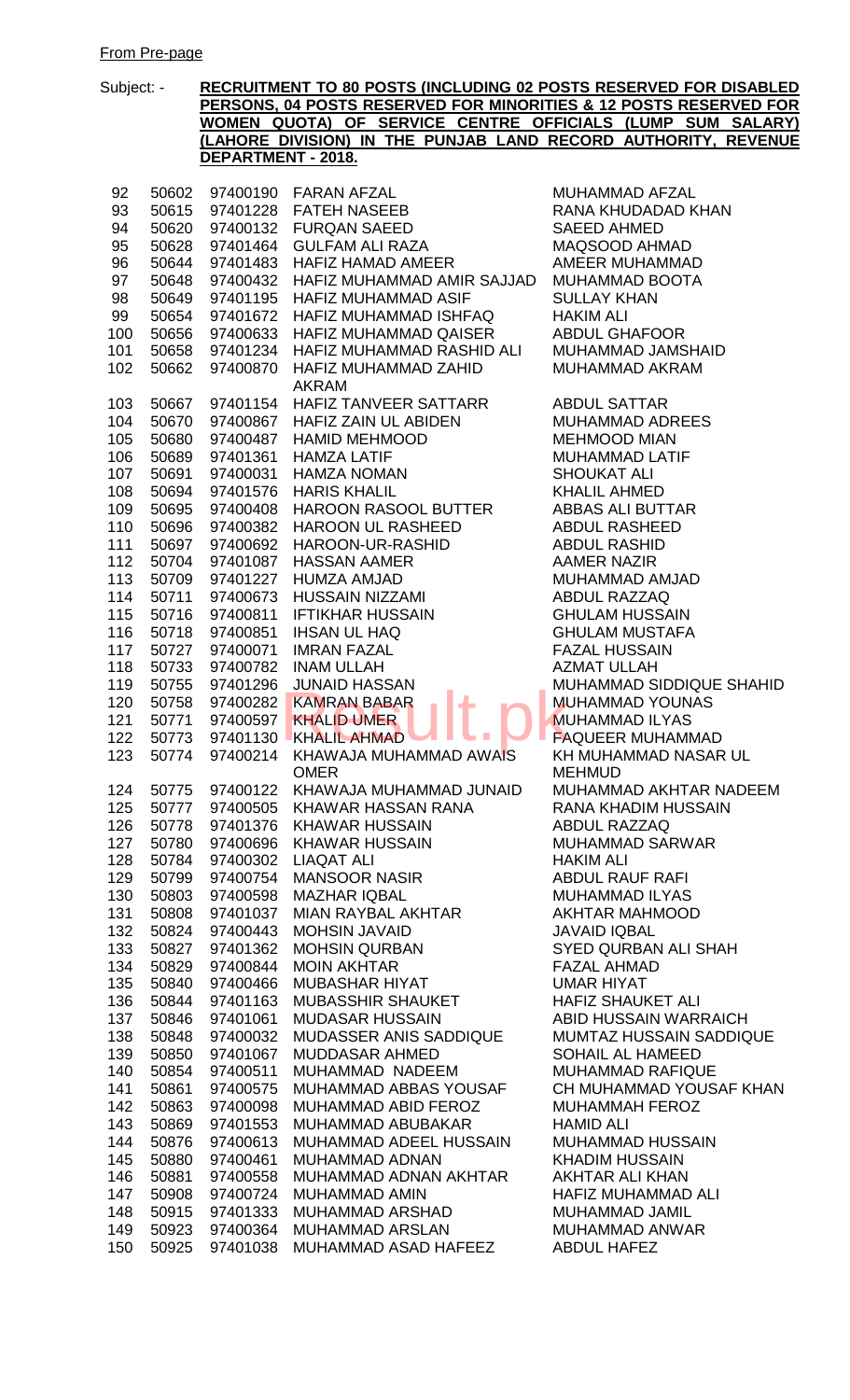Subject: - **RECRUITMENT TO 80 POSTS (INCLUDING 02 POSTS RESERVED FOR DISABLED PERSONS, 04 POSTS RESERVED FOR MINORITIES & 12 POSTS RESERVED FOR WOMEN QUOTA) OF SERVICE CENTRE OFFICIALS (LUMP SUM SALARY) (LAHORE DIVISION) IN THE PUNJAB LAND RECORD AUTHORITY, REVENUE DEPARTMENT - 2018.** 50949 97400448 MUHAMMAD AWAIS AMANAT AMANAT ALI NASIR 50955 97400308 MUHAMMAD AYYAZ AHMAD AHMAD KHAN 50963 97401470 MUHAMMAD BAQIR HAIDER MUHAMMAD AKRAM 50978 97401070 MUHAMMAD DAWOOD MUHAMMAD RASHHED 155 50979 97400422 MUHAMMAD EHSAN ZAFAR ZAFAR IQBAL<br>156 50992 97401715 MUHAMMAD FARHAN SIDDIQUE MUHAMMAD SIDDIQUE 156 50992 97401715 MUHAMMAD FARHAN SIDDIQUE 51000 97400018 MUHAMMAD HAMMAD ZAFAR IQBAL ZAFAR 158 51002 97401242 MUHAMMAD HAMZA MUHAMMAD SABER 51003 97400762 MUHAMMAD HAMZA SARWAR JAMIL IFTIKHAR 51004 97400975 MUHAMMAD HAMZA ZUBAIR CH MUHAMMAD ZUBAIR 51015 97401577 MUHAMMAD IKRAM MOHY UD DIN MUHAMMAD AKRAM 51024 97401436 MUHAMMAD IMRAN JAMAL DIN 163 51028 97400465 MUHAMMADIQBAL MUHAMMAD YOUNAS<br>164 51030 97401442 MUHAMMADIRFAN ABDULGHANI 51030 97401442 MUHAMMAD IRFAN ABDUL GHANI 51031 97400224 MUHAMMAD IRFAN RIASAT ALI 51043 97400679 MUHAMMAD JAMIL AMANAT ALI 51044 97400817 MUHAMMAD JAVAID IQBAL MUHAMMAD IQBAL 51048 97400305 MUHAMMAD JAWAD KAZAM MUHAMMAD AZAM GONDAL 169 51053 97401164 MUHAMMAD JUNAID PAHAT ATTA MUHAMMAD 51054 97400689 MUHAMMAD JUNAID SAQIB MUHAMMAD ASLAM 51063 97401412 MUHAMMAD KHALEEL NASIR ABDUL NASIR 51070 97401010 MUHAMMAD MEHMOOD HARIS ZAHID ALI 51075 97400816 MUHAMMAD MUBASHAR NAZEER NAZEER AHMED 51078 97400020 MUHAMMAD MURTAZA SHAFQAT MEHMOOD 51079 97400353 MUHAMMAD MUSYYAB HAFIZ MUHAMMAD YAHYA 51089 97401044 MUHAMMAD NADEEM RAZA **KHAN** FAZAL AHMAD KHAN 177 51095 97401016 MUHAMMAD NASIR MUHAMMAD ABDAL 178 51097 97400968 MUHAMMAD NAVEED ABDUL SATTAR 177 51095 97401016 MUHAMMAD NASIR<br>178 51097 97400968 MUHAMMAD NAVEED ABDUL SA<br>179 51105 97400147 MUHAMMAD NOUMAN WARIS ALI 51108 97400212 MUHAMMAD OUBAID ASLAM MUHAMMAD ASLAM 51114 97401021 MUHAMMAD QASIM KHAN FLAK SHER KHAN 51120 97401161 MUHAMMAD RAMZAN MUHAMMAD AYUB 51122 97401003 MUHAMMAD RAZA MANZOOR MANZOOR-UL-HASSAN 51132 97400687 MUHAMMAD RIZWAN SIDDIQUE MUHAMMAD SIDDIQUE 185 51141 97400296 MUHAMMAD SAJID RIAZ MUHAMMAD RIAZ 51143 97400269 MUHAMMAD SALEEM UMAR UMAR HAYAT 51145 97401266 MUHAMMAD SALMAN MARGHUB MARGHUB IQBAL AHMED 51147 97400420 MUHAMMAD SHAFIQUE NOOR MUHAMMAD 51148 97400208 MUHAMMAD SHAH RUKH KHAN MUHAMMAD IKRAM 51152 97400293 MUHAMMAD SHAHID MUNSAB ALI 191 51153 97400574 MUHAMMAD SHAHID IMTIAZ NOOR MUHAMMAD<br>192 51160 97400281 MUHAMMAD SHAKEEL ANWAR MUHAMMAD ANWAR KHAN 192 51160 97400281 MUHAMMAD SHAKEEL ANWAR 193 51164 97400515 MUHAMMAD SHERAZ MUHAMMAD NAVEED 51174 97400766 MUHAMMAD TABRAIZ TAHIR MEHMOOD 51181 97400019 MUHAMMAD TAZEEM NAEEM IQBAL 51193 97400433 MUHAMMAD UMAR NASEER KAHLOWN MUHAMMAD NASEER AHMAD KAHLOON 197 51194 97400168 MUHAMMAD UMER MUHAMMAD ARIF KHAN 51203 97400025 MUHAMMAD USMAN MUHAMMAD ASHRAF 51204 97400294 MUHAMMAD USMAN MUHAMMAD NAZIR 51210 97400088 MUHAMMAD USMAN KHAN SIRAJ AHMED 51211 97400514 MUHAMMAD USMAN MANSOOR KHALID PERVEZ 51213 97401237 MUHAMMAD USMAN SALEEM MUHAMMAD SALEEM 51228 97400154 MUHAMMAD WAQAS MAJEED ABDUL MAJEED 51229 97401449 MUHAMMAD WAQAS SARWAR MUHAMMAD SARWAR 51239 97401204 MUHAMMAD WASIM HASSAN MUHAMMAD

206 51242 97400446 MUHAMMAD YASEEN SHARAFAT HUSSAIN 207 51243 97400942 MUHAMMAD YASIR MALIK MUHAMMAD SHAFIQUE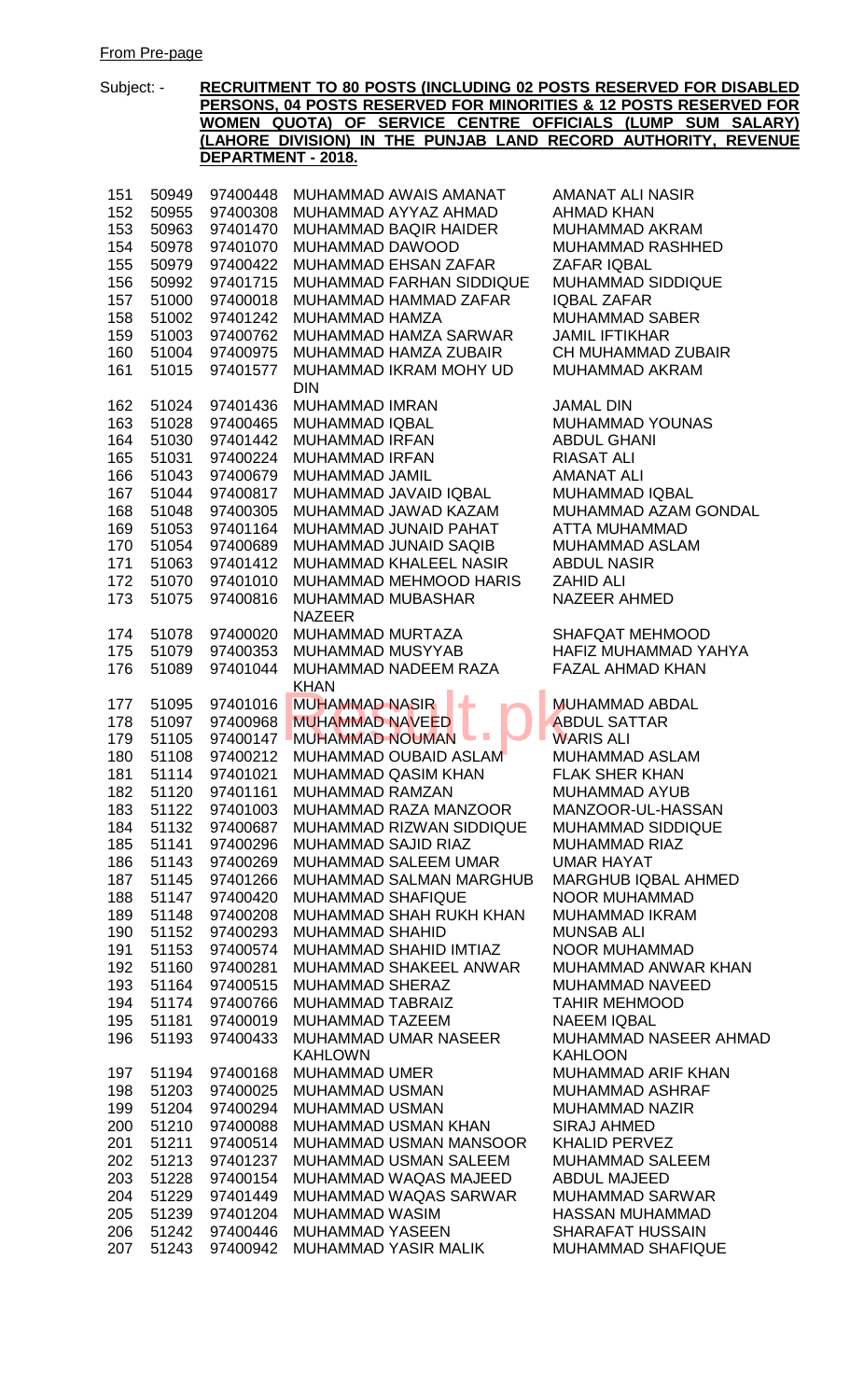| 208 | 51249 | 97401474 | MUHAMMAD ZAHID                    | MUHAMMAD ASHRAF RANA          |
|-----|-------|----------|-----------------------------------|-------------------------------|
| 209 | 51252 | 97400271 | MUHAMMAD ZAHIR                    | <b>SHAH BEHRAM</b>            |
| 210 | 51254 | 97400128 | MUHAMMAD ZAMAN                    | MUHAMMAD ILYAS                |
| 211 | 51257 | 97400891 | MUHAMMAD ZEESHAN                  | <b>TALIB HUSSAIN</b>          |
| 212 | 51259 | 97401645 | MUHAMMAD ZEESHAN AKRAM            | CH MUHAMMAD AKRAM             |
| 213 | 51261 | 97400775 | MUHAMMAD ZEESHAN TARIQ            | <b>TARIQ ALI</b>              |
| 214 | 51273 | 97401583 | MUJEEB AHMAD WALANA               | CH MUHAMMAD SAIF ULLAH        |
|     |       |          |                                   | <b>WALANA</b>                 |
| 215 | 51277 | 97400377 | <b>MUQQADAM SHABBIR</b>           | <b>SHABBIR HUSSAIN</b>        |
| 216 | 51285 | 97400389 | MUZZAMAL HUSSAIN                  | <b>ALLAH DITA</b>             |
| 217 |       |          | <b>NABEEL ASIF</b>                | MUHAMMAD ASIF IQBAL           |
|     | 51290 | 97400197 |                                   |                               |
| 218 | 51294 | 97400484 | NADEEM ABBAS                      | <b>MUHAMMAD RIAZ</b>          |
| 219 | 51296 | 97400404 | NADIR USMAN AWAN                  | MUHAMMAD ISHAQ AWAN           |
| 220 | 51306 | 97400108 | NAUMAN RASHEED                    | <b>RASHEED AHMED</b>          |
| 221 | 51309 | 97401473 | NAVEED AHMAD                      | <b>MAHABBAT ALI</b>           |
| 222 | 51326 | 97400550 | <b>QAISAR NADEEM</b>              | YOUNAS NADEEM                 |
| 223 | 51334 | 97400279 | <b>RAMIZ KHAN</b>                 | <b>TARIQ ANAYAT</b>           |
| 224 | 51335 | 97401498 | RANA ALI RAZA                     | RANA MUHAMMAD RAZA            |
| 225 | 51336 | 97400201 | RANA ALTAF HUSSAIN                | <b>RANA SHOUKAT HUSSAIN</b>   |
| 226 | 51339 | 97401698 | <b>RANA M IRFAN</b>               | RANA ABDUL GHAFFAR KHAN       |
| 227 | 51344 | 97400561 | RANA NADEEM UR REHMAN             | RANA HABIB UR REHMAN          |
| 228 | 51347 | 97400398 | RAO GHULAM MUSTAFA KHAN           | RAO MUSHTAQ AHMAD KHAN        |
| 229 | 51351 | 97400603 | <b>RASEEN ALI</b>                 | <b>RAUF SHAH</b>              |
| 230 | 51354 | 97401199 | RASHID HAFEEZ                     | <b>ABDUL HAFEEZ</b>           |
| 231 | 51359 | 97400928 | <b>REHMAN MUNIR</b>               | <b>MUNIR AHMAD</b>            |
| 232 | 51369 | 97400119 | ROY MUHAMMAD YOUNAS               | ROY MUHAMMAD MANZOOR          |
|     |       |          | <b>NASIR KHARL</b>                | <b>HUSSAIN KHARL</b>          |
| 233 | 51373 | 97400385 | <b>SABIR ALI</b>                  | MAQBOOL AHMAD                 |
| 234 | 51386 | 97400914 | <b>SAJID ALI</b>                  | MUHAMMAD HANIF                |
| 235 | 51390 | 97400421 | <b>SAJID ALI</b>                  | <b>ABDUL RASHEED</b>          |
| 236 | 51392 | 97400599 | <b>SAJID HUSSAIN</b>              | <b>SHER MUHAMMAD</b>          |
| 237 | 51393 | 97401506 | <b>SAJID IQBAL</b>                | ZAFAR IQBAL                   |
| 238 | 51398 | 97400889 | SALAH UD DIN                      | MUHAMMAD IMRAN                |
| 239 | 51400 |          | 97401200 SALMAN HUSSAIN           | <b>GHULAM HUSSAIN</b>         |
| 240 | 51411 | 97400209 | SAQLAIN AHMAD                     | <b>RAHMAT ALI</b>             |
|     |       |          | 241 51412 97400245 SAQLAIN HABIB  | <b>HABIB ULLAH</b>            |
| 242 | 51416 |          | 97400749 SARFRAZ ASGHAR           | <b>ASGHAR ALI</b>             |
| 243 | 51418 | 97401702 | <b>SARMAD ABBAS</b>               | <b>MUHAMMAD ABBAS</b>         |
| 244 | 51420 | 97400697 | SHAFAQAT ALI                      | <b>LIAQAT ALI</b>             |
|     | 51421 |          | <b>SHAFIQ BABER</b>               | <b>ZAFAR IQBAL</b>            |
| 245 |       | 97400819 |                                   |                               |
| 246 | 51427 | 97400627 | SHAHBAZ IBRAHIM                   | <b>MUHAMMAD IBRAHIM</b>       |
| 247 | 51438 |          | 97401534 SHAHROOZ AKHTER AWAN     | AKHTER ALI AWAN               |
| 248 | 51445 |          | 97401215 SHAHZAD FAROOQ           | <b>AMJAD FAROOQ</b>           |
| 249 | 51448 |          | 97401345 SHAHZAD YOUNAS           | <b>MUHAMMAD YOUNAS</b>        |
| 250 | 51450 |          | 97400017 SHAHZAIB AUN             | <b>MUHAMMAD AUN</b>           |
| 251 | 51459 | 97400581 | SHARGEEL AHMED                    | <b>EJAZ AHMED</b>             |
| 252 | 51464 | 97401311 | <b>SHER BAZ</b>                   | MALIK MUHAMMAD MUZAFFAR       |
| 253 | 51467 | 97401190 | SHOAIB AHMAD                      | RIAZ AHMAD                    |
| 254 | 51468 | 97401541 | <b>SHOAIB AMJAD</b>               | <b>AMJAD PERVAIZ</b>          |
| 255 | 51469 | 97401269 | SHOAIB TARIQ                      | <b>TARIQ MAHMOOD</b>          |
| 256 | 51471 | 97400554 | <b>SHOUKAT ALI</b>                | <b>IBRAHIM</b>                |
| 257 | 51472 |          | 97400332 SHUJJA MALIK             | MUHAMMAD JAVED MALIK          |
| 258 | 51473 |          | 97400802 SIFFAT ELAHI             | SHEIKH ZULFIQAR ALI           |
| 259 | 51486 |          | 97400481 SYED MUHAMMAD AWAIS ABID | <b>SYED ABID HUSSAIN SHAH</b> |
| 260 | 51489 |          | 97400614 SYED UMER HAYAT AZIZ     | MUHAMMAD AZIZ                 |
| 261 | 51491 | 97401159 | SYED WAQAS HUSSAIN                | AKHTER HUSSAIN SHAH           |
| 262 | 51492 | 97401098 | SYED ZAIGHAM ABBAS KAZMI          | SYED ALI ZAHEER KAZMI         |
| 263 | 51495 | 97401488 | TAHA AHMAD KHAN KIRMANI           | SHAKEEL AHMAD KHAN            |
|     |       |          |                                   | <b>KIRMANI</b>                |
| 264 | 51499 |          | 97401365 TANVEER ABBAS            | <b>LIAQAT ALI</b>             |
| 265 | 51505 |          | 97400042 TANVEER JAMIL            | MUHAMMAD JAMIL                |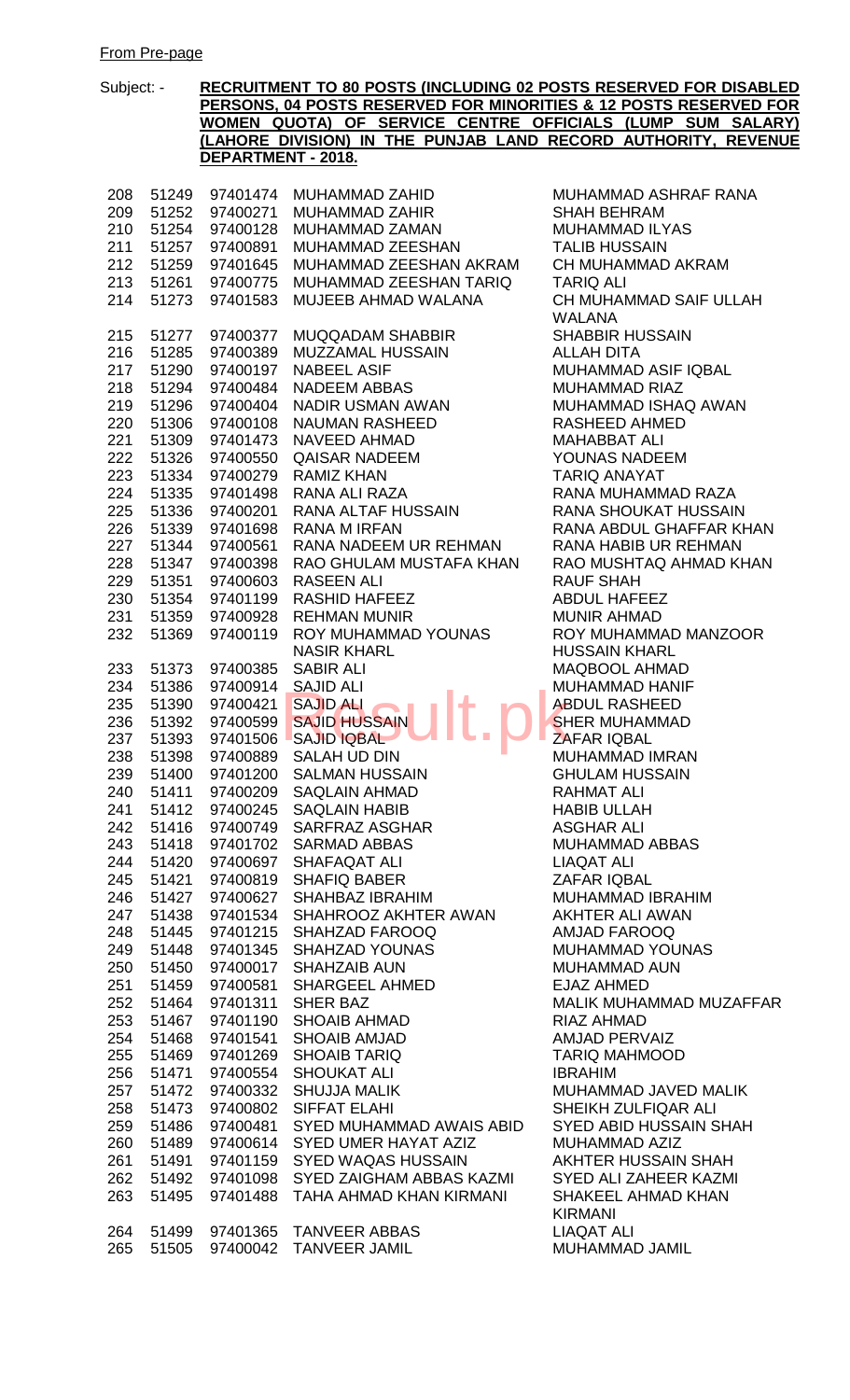| 266               | 51506          |                      | 97400424 TANVVER SHOUKAT * NON-         | <b>SHOUKAT MASIH</b>                   |
|-------------------|----------------|----------------------|-----------------------------------------|----------------------------------------|
| 267               | 51511          | 97400041             | MUSLIM*<br><b>TILAL KHALID</b>          | <b>KHALID IQBAL</b>                    |
| 268               | 51512          | 97400170             | <b>TOUSEEF UR REHMAN</b>                | <b>HABIB UR REHMA</b>                  |
| 269               | 51515          | 97400124             | <b>UMAIR ARSHAD</b>                     | <b>MUHAMMAD ARS</b>                    |
| 270               | 51516          | 97401643             | <b>UMAIR ARSHAD</b>                     | MUHAMMAD ARSI                          |
| 271               | 51527          | 97400551             | UMAR FAROOQ VIRK                        | <b>NASEER AHMAD</b>                    |
| 272               | 51538          | 97401703             | USAMA TAHIR KHAN                        | <b>TAHIR MEHMOOD</b>                   |
| 273               | 51542          | 97400787             | <b>USMAN ALI</b>                        | <b>MUHAMMAD AMIN</b>                   |
| 274               | 51543          | 97400097             | <b>USMAN ALI</b>                        | MUHAMMAD AFZ/                          |
| 275               | 51545          | 97401274             | <b>USMAN ALI</b>                        | ABDUL HAMEED                           |
| 276               | 51548          | 97400641             | <b>USMAN AZEEM</b>                      | <b>MUHAMMAD AZEI</b>                   |
| 277               | 51551          | 97401203             | USMAN HAIDER SHAH                       | <b>RIAZ AHMAD SHA</b>                  |
| 278               | 51566          | 97400205             | <b>WAJID NAZIR</b>                      | <b>NAZIR AHMAD</b>                     |
| 279               | 51568          | 97400830             | <b>WAQAR HAYAT</b>                      | M.HAYAT                                |
| 280               | 51570          | 97401479             | <b>WAQAR RAFIQ</b>                      | RANA MUHAMMAI                          |
| 281               | 51572          | 97401650             | WAQAS AHMAD FAROOQ                      | <b>MUHAMMAD FAR</b>                    |
| 282               | 51574          | 97401156             | <b>WAQAS ALI</b>                        | <b>SADDI AHMAD</b>                     |
|                   | 51581          | 97400155             | <b>WAQAS PATRAS * NON-</b>              | <b>PATRAS</b>                          |
| 283               |                |                      | MUSLIM*                                 |                                        |
| 284               | 51584          | 97401536             | <b>WAQAS SHAFIQ</b>                     | <b>SHAFIQ MALIK</b>                    |
| 285               | 51586          | 97401002             | <b>WAQAS UMER</b>                       | <b>ISHTIAQ AHMED I</b>                 |
| 286               | 51587          | 97400223             | WAQAS ZAHID MAYO                        | ZAHID PERVAZ                           |
| 287               | 51592          | 97400356             | <b>WASEEM SALEEM</b>                    | <b>MUHAMMAD SALE</b>                   |
| 288               | 51597          | 97401346             | YASEEN AMEEN                            | <b>MUHAMMAD AME</b>                    |
| 289               | 51599          | 97401059             | YASIR NAZEER                            | <b>NAZEER AHMAD 2</b>                  |
| 290               | 51607          | 97401047             | ZAHEER AHMAD                            | <b>MUHAMMAD MUN</b>                    |
| 291               | 51609          | 97400988             | <b>ZAHID HUSSAIN</b>                    | <b>SHOUKAT ALI</b>                     |
| 292               | 51610          | 97401261             | <b>ZAHID HUSSAIN</b>                    | <b>NASSRULLAH</b>                      |
| 293               | 51617          | 97400813             | <b>ZAMAN ASIF</b>                       | <b>MUHAMMAD ASFI</b>                   |
| 294               | 51618          | 97401167             | <b>ZAMAN ISHAQ</b>                      | <b>MUHAMMAD ISHA</b>                   |
| 295               | 51621          | 97401265             | <b>ZEESHAN AKHTER</b>                   | <b>AKHTER HUSSAIN</b>                  |
| 296               | 51624          | 97400602             | <b>ZEESHAN ASHRAF</b>                   | <b>MUHAMMAD ASH</b>                    |
| 297               | 51628          |                      | 97401675 ZEESHAN ZAFAR                  | <b>ZAFAR YASIN</b>                     |
| 298               | 51630          |                      | 97401542 ZESHAN HAIDER                  | YOUSAF ALI                             |
|                   |                |                      | 299 51632 97400248 ZIA UR REHMAN        | <b>BASHIR AHMED</b>                    |
| 300               | 51635          |                      | 97401397 ZOHAIB ASLAM                   | MUHAMMAD ASLA                          |
| 301               |                |                      | 51638 97400703 ZUHAIB JAVED             | <b>AKRAM</b>                           |
| 302               | 51642          |                      | 97400778 ATIF MUNIR                     | <b>MUHAMMAD MUN</b>                    |
| 303               | 51643          | 97401065             | <b>FAHAD RAFIQUE</b>                    | <b>MUHAMMAD RAFI</b>                   |
| 304               | 51644          | 97400162             | <b>GULFAM MASIH * NON- MUSLIM*</b>      | <b>HADAYT MASIH</b>                    |
| 305               | 51649          | 97400371             | <b>MUHAMMAD USMAN</b>                   | <b>MUHAMMAD AKR.</b>                   |
| 306               | 51657          | 97400951             | MUHAMMAD SHAHBAZ                        | <b>MUHAMMAD SER</b>                    |
| 307               | 51662          | 97400030             | AMIR SALEEM * DISABLED*                 | <b>MUHAMMAD SALE</b>                   |
| 308               | 51667          | 97400591             | NAIMA RAZZAQ                            | ABDUL RAZZAQ                           |
| 309               | 51668          | 97400651             | <b>SAMAN ATHER</b>                      | MUHAMMAD ATH                           |
| 310               | 51676          | 97400193             | ASAD ALI                                | <b>MUHAMMAD ASLA</b>                   |
| 311               |                | 51700 97400509       | MUHAMMAD SAQIB NAWAZ                    | <b>MUHAMMAD NAW</b>                    |
| 312               | 51723          | 97400215             | ZAIN UL ABEDEEN                         | ABDUL HAMEED                           |
|                   |                |                      | <b>WOMEN QUOTA</b>                      |                                        |
| <u>SR.</u>        | <b>ROLL</b>    | <b>DIARY</b>         | <b>NAME OF THE CANDIDIATE</b>           | <b>FATHER'S NAME</b>                   |
| <u>NO.</u><br>313 | <u>NO.</u>     | NO.                  |                                         |                                        |
| 314               | 50037<br>50120 | 97400644<br>97400725 | AAFIAH TAJAMMAL<br>HAFIZA HIDIAQA AFTAB | <b>TAJAMMAL HUSS</b><br>AFTAB ALI SHAH |
| 315               | 50179          | 97400893             | <b>MARYAM HAMEED</b>                    | ABDUL HAMEED                           |
| 316               | 50183          | 97401305             | MASHALL MAQSOOD                         | <b>MUHAMMAD AMQ</b>                    |
|                   |                |                      |                                         | <b>AHMAD</b>                           |
|                   |                |                      | 317 50194 97400501 MUNAZA SABIR         | <b>MUHAMMAD SARI</b>                   |

319 51725 97400837 NAILA IQBAL

**ALID IQBAL** BIB UR REHMAN IHAMMAD ARSHAD **HAMMAD ARSHAD** SEER AHMAD VIRK HIR MEHMOOD KHAN **HAMMAD AMIN IHAMMAD AFZAL** DUL HAMEED **IHAMMAD AZEEM** 2 AHMAD SHAH ZIR AHMAD<br>HAYAT NA MUHAMMAD RAFIQ **HAMMAD FAROOQ** DDI AHMAD **TRAS** 

**AFIQ MALIK ITIAQ AHMED UMER** HID PERVAZ **HAMMAD SALEEM HAMMAD AMEEN** ZEER AHMAD ZAHID **HAMMAD MUNIR OUKAT ALI SSRULLAH HAMMAD ASFI** IHAMMAD ISHAQ **HTER HUSSAIN IHAMMAD ASHRAF** FAR YASIN **USAF ALI SHIR AHMED IHAMMAD ASLAM** IHAMMAD MUNIR AHMAD **HAMMAD RAFIQUE** DAYT MASIH **HAMMAD AKRAM HAMMAD SERAJ HAMMAD SALEEM** DUL RAZZAQ **HAMMAD ATHAR IHAMMAD ASLAM IHAMMAD NAWAZ** DUL HAMEED

## **NAME OF THE CANDIDIATE FATHER'S NAME**

JAMMAL HUSSAIN RIAZ TAB ALI SHAH DUL HAMEED **IHAMMAD AMQSOOD** MAD MUHAMMAD SABIR NAVEED<br>MUHAMMAD SADDIO 318 50280 97401485 SEHAR SADDIQ MUHAMMAD SADDIQ